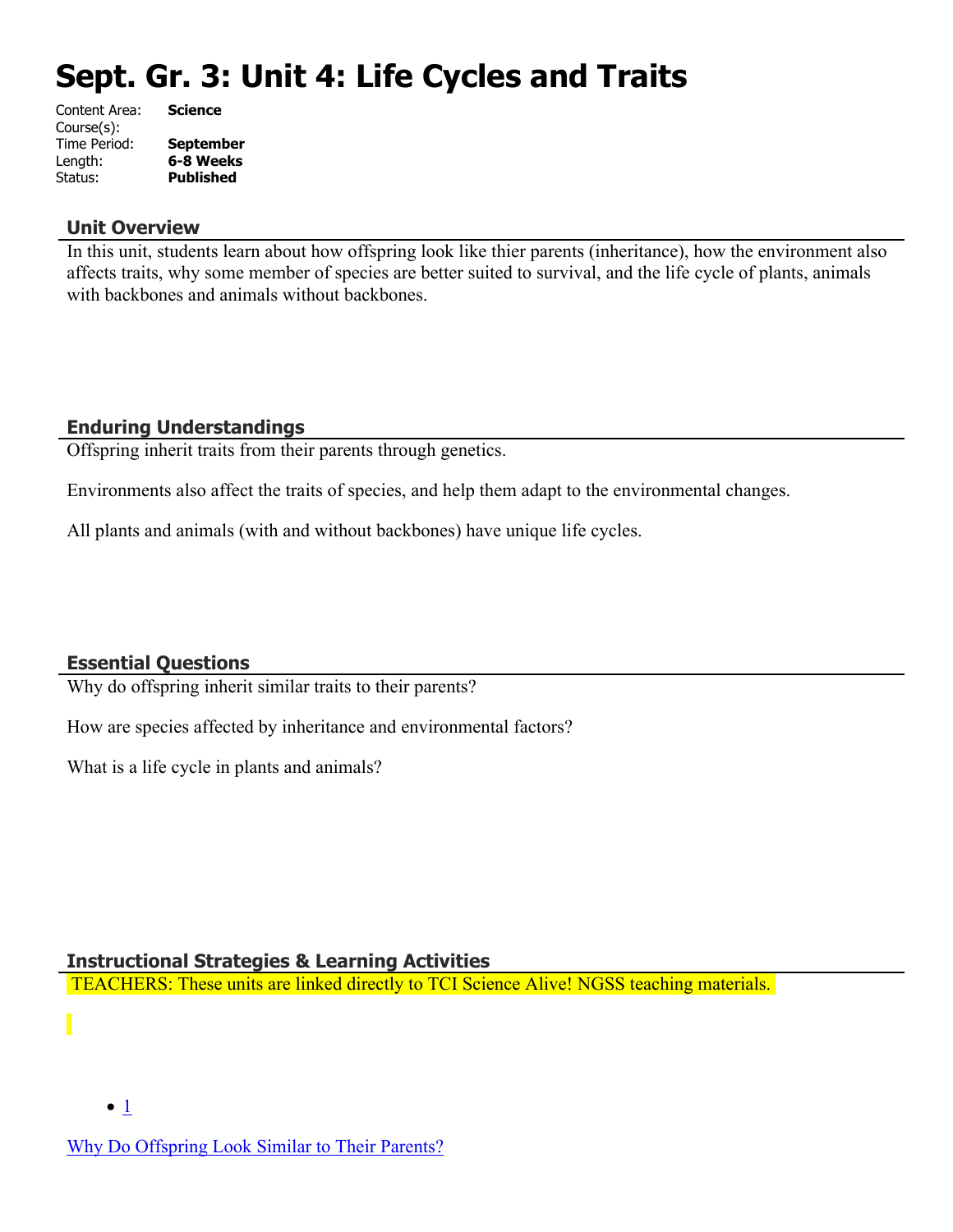Students observe traits to sort organisms by species. Then they look for inherited traits in order to match parents with their offspring.

[Reading Further](https://subscriptions.teachtci.com/shared/sections/11507?program_id=154&student_view=true): The Cutest Baby Face

 $\bullet$  [2](https://subscriptions.teachtci.com/shared/programs/154/lessons/1502/slide_shows)

[How Does the Environment Affect Traits?](https://subscriptions.teachtci.com/shared/programs/154/lessons/1502/slide_shows)

Students analyze a series of photographs showing plants and animals in their environments. They use visual clues to explain how the organisms' traits have been changed by the environment.

[Reading Further](https://subscriptions.teachtci.com/shared/sections/11521?program_id=154&student_view=true): Animal Commuters

[3](https://subscriptions.teachtci.com/shared/programs/154/lessons/1503/slide_shows)

[How Are Traits Affected by Both Inheritance and the Environment?](https://subscriptions.teachtci.com/shared/programs/154/lessons/1503/slide_shows)

Students interpret flowcharts showing how plant and animal traits are influenced by both their inheritance and their environment.

[Reading Further](https://subscriptions.teachtci.com/shared/sections/11536?program_id=154&student_view=true): So You Want to Get a Puppy

 $\bullet$   $4$ 

#### [Why Do Some Members of a Species Survive and Not Others?](https://subscriptions.teachtci.com/shared/programs/154/lessons/1504/slide_shows)

Students play a game to simulate birds hunting moths. They gather data during the game. They use the data to construct an explanation for why some moths have a better chance of surviving than others.

[Reading Further](https://subscriptions.teachtci.com/shared/sections/11563?program_id=154&student_view=true): Animal Spy Cameras

 $• 5$  $• 5$ 

# [What Are the Life Cycles of Plants?](https://subscriptions.teachtci.com/shared/programs/154/lessons/1505/slide_shows)

Students use their bodies to model the birth, growth, reproduction, and death of a sunflower.

[Reading Further](https://subscriptions.teachtci.com/shared/sections/11587?program_id=154&student_view=true): Getting into the Treetops

[6](https://subscriptions.teachtci.com/shared/programs/154/lessons/1506/slide_shows)

[What Are the Life Cycles of Animals with Backbones?](https://subscriptions.teachtci.com/shared/programs/154/lessons/1506/slide_shows)

Students work in groups to write, record, and present a story about the life cycle of a specific animal. They select visuals to enhance their presentations.

[Reading Further](https://subscriptions.teachtci.com/shared/sections/11611?program_id=154&student_view=true): A Passion for Chimps

 $\bullet$  [7](https://subscriptions.teachtci.com/shared/programs/154/lessons/1507/slide_shows)

[What Are the Life Cycles of Animals Without Backbones?](https://subscriptions.teachtci.com/shared/programs/154/lessons/1507/slide_shows)

Students observe real butterflies and create a model of their life cycle. They compare this model to the life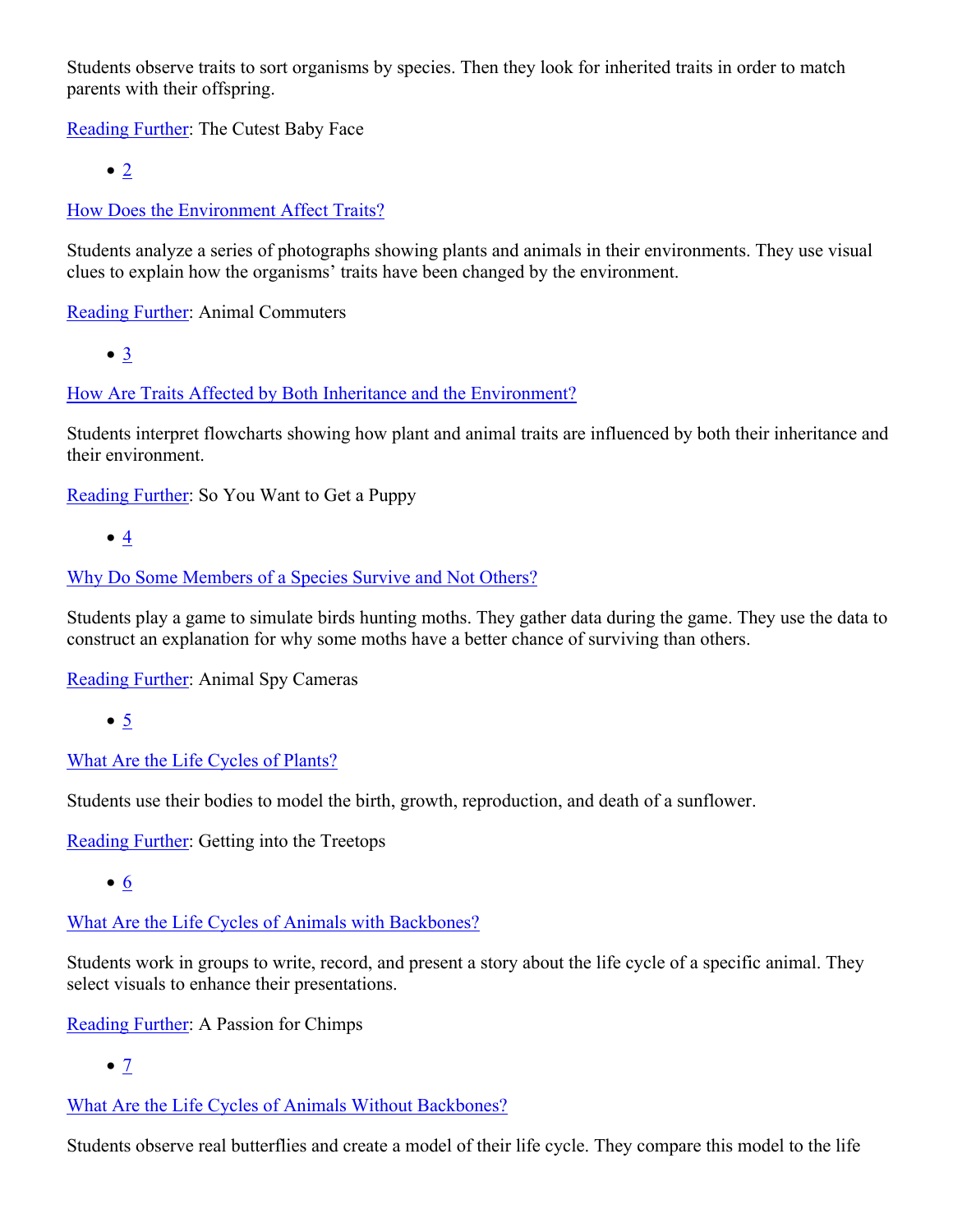# cycles of other plants and animals.

[Reading Further](https://subscriptions.teachtci.com/shared/sections/11639?program_id=154&student_view=true): Immortal Jellyfish

# **Integration of Career Exploration, Life Literacies and Key Skills**

| CRP.K-12.CRP2        | Apply appropriate academic and technical skills.                                                                                                                                                       |
|----------------------|--------------------------------------------------------------------------------------------------------------------------------------------------------------------------------------------------------|
| TECH.9.4.5.CT.4      | Apply critical thinking and problem-solving strategies to different types of problems such<br>as personal, academic, community and global (e.g., 6.1.5.CivicsCM.3).                                    |
| <b>CRP.K-12.CRP5</b> | Consider the environmental, social and economic impacts of decisions.                                                                                                                                  |
| CRP.K-12.CRP4        | Communicate clearly and effectively and with reason.                                                                                                                                                   |
| PFL.9.1.5.CR.1       | Compare various ways to give back and relate them to your strengths, interests, and other<br>personal factors.                                                                                         |
| CRP.K-12.CRP11       | Use technology to enhance productivity.                                                                                                                                                                |
| CRP.K-12.CRP9        | Model integrity, ethical leadership and effective management.                                                                                                                                          |
| <b>CRP.K-12.CRP8</b> | Utilize critical thinking to make sense of problems and persevere in solving them.                                                                                                                     |
| WRK.9.2.5.CAP.1      | Evaluate personal likes and dislikes and identify careers that might be suited to personal<br>likes.                                                                                                   |
| TECH.9.4.5.Cl.3      | Participate in a brainstorming session with individuals with diverse perspectives to expand<br>one's thinking about a topic of curiosity (e.g., 8.2.5.ED.2, 1.5.5.CR1a).                               |
| <b>CRP.K-12.CRP7</b> | Employ valid and reliable research strategies.                                                                                                                                                         |
| TECH.9.4.5.IML.6     | Use appropriate sources of information from diverse sources, contexts, disciplines, and<br>cultures to answer questions (e.g., RI.5.7, 6.1.5. HistoryCC.7, 7.1.NM. IPRET.5).                           |
| WRK.9.2.5.CAP.2      | Identify how you might like to earn an income.                                                                                                                                                         |
|                      | An individual's passions, aptitude and skills can affect his/her employment and earning<br>potential.                                                                                                  |
| WRK.9.2.5.CAP.3      | Identify qualifications needed to pursue traditional and non-traditional careers and<br>occupations.                                                                                                   |
| TECH.9.4.5.CT.2      | Identify a problem and list the types of individuals and resources (e.g., school, community<br>agencies, governmental, online) that can aid in solving the problem (e.g., 2.1.5.CHSS.1, 4-<br>ESS3-1). |
| TECH.9.4.5.DC.8      | Propose ways local and global communities can engage digitally to participate in and<br>promote climate action (e.g., 6.3.5.GeoHE.1).                                                                  |
| CRP.K-12.CRP1        | Act as a responsible and contributing citizen and employee.                                                                                                                                            |
| CRP.K-12.CRP12       | Work productively in teams while using cultural global competence.                                                                                                                                     |
|                      |                                                                                                                                                                                                        |

# **Technology and Design Integration**

Students will interact with the SmartBoards, Chromebooks, and Document Camera.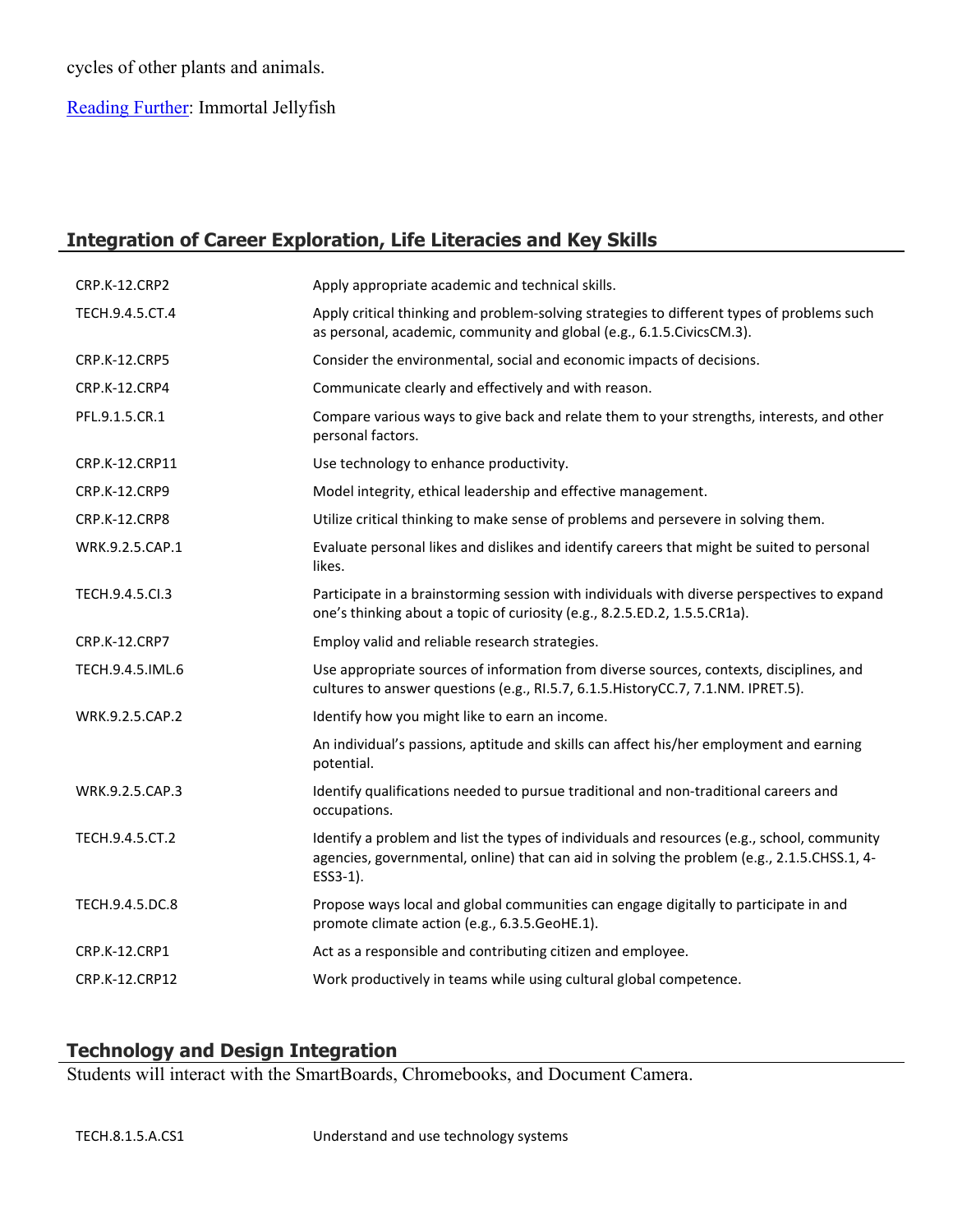|                   | Data can be organized, displayed, and presented to highlight relationships.                                                                          |
|-------------------|------------------------------------------------------------------------------------------------------------------------------------------------------|
| TECH.8.1.5.E.CS3  | Evaluate and select information sources and digital tools based on the appropriateness for<br>specific tasks.                                        |
| TECH.8.2.5.B.CS2  | The effects of technology on the environment.                                                                                                        |
| CS.3-5.8.1.5.DA.1 | Collect, organize, and display data in order to highlight relationships or support a claim.                                                          |
| TECH.8.2.5.A.1    | Compare and contrast how products made in nature differ from products that are human<br>made in how they are produced and used.                      |
| TECH.8.1.5.A.4    | Graph data using a spreadsheet, analyze and produce a report that explains the analysis of<br>the data.                                              |
| TECH.8.1.5.B.CS2  | Create original works as a means of personal or group expression.                                                                                    |
| TECH.8.2.5.C.CS2  | The application of engineering design.                                                                                                               |
| TECH.8.1.5.A.2    | Format a document using a word processing application to enhance text and include<br>graphics, symbols and/or pictures.                              |
| CS.3-5.8.1.5.DA.5 | Propose cause and effect relationships, predict outcomes, or communicate ideas using<br>data.                                                        |
| CS.3-5.8.1.5.DA.3 | Organize and present collected data visually to communicate insights gained from<br>different views of the data.                                     |
| TECH.8.1.5.E.CS2  | Locate, organize, analyze, evaluate, synthesize, and ethically use information from a<br>variety of sources and media.                               |
| TECH.8.1.5.A.CS2  | Select and use applications effectively and productively.                                                                                            |
| TECH.8.1.5.D.CS1  | Advocate and practice safe, legal, and responsible use of information and technology.                                                                |
| TECH.8.2.5.C.4    | Collaborate and brainstorm with peers to solve a problem evaluating all solutions to<br>provide the best results with supporting sketches or models. |
| TECH.8.1.5.A.1    | Select and use the appropriate digital tools and resources to accomplish a variety of tasks<br>including solving problems.                           |

# **Interdisciplinary Connections**

| LA.W.3.1  | Write opinion pieces on topics or texts, supporting a point of view with reasons.                                                                                                                                               |
|-----------|---------------------------------------------------------------------------------------------------------------------------------------------------------------------------------------------------------------------------------|
| LA.L.3.3  | Use knowledge of language and its conventions when writing, speaking, reading, or<br>listening.                                                                                                                                 |
| LA.W.3.2  | Write informative/explanatory texts to examine a topic and convey ideas and information<br>clearly.                                                                                                                             |
| LA.L.3.1  | Demonstrate command of the conventions of standard English grammar and usage when<br>writing or speaking.                                                                                                                       |
| LA.RI.3.4 | Determine the meaning of general academic and domain-specific words and phrases in a<br>text relevant to a grade 3 topic or subject area.                                                                                       |
| LA.RI.3.5 | Use text features and search tools (e.g., key words, sidebars, hyperlinks) to locate<br>information relevant to a given topic efficiently.                                                                                      |
| LA.RI.3.6 | Distinguish their own point of view from that of the author of a text.                                                                                                                                                          |
| LA.RI.3.1 | Ask and answer questions, and make relevant connections to demonstrate understanding<br>of a text, referring explicitly to the text as the basis for the answers.                                                               |
| LA.W.3.4  | With guidance and support from adults, produce writing in which the development and<br>organization are appropriate to task and purpose. (Grade-specific expectations for writing<br>types are defined in standards 1-3 above.) |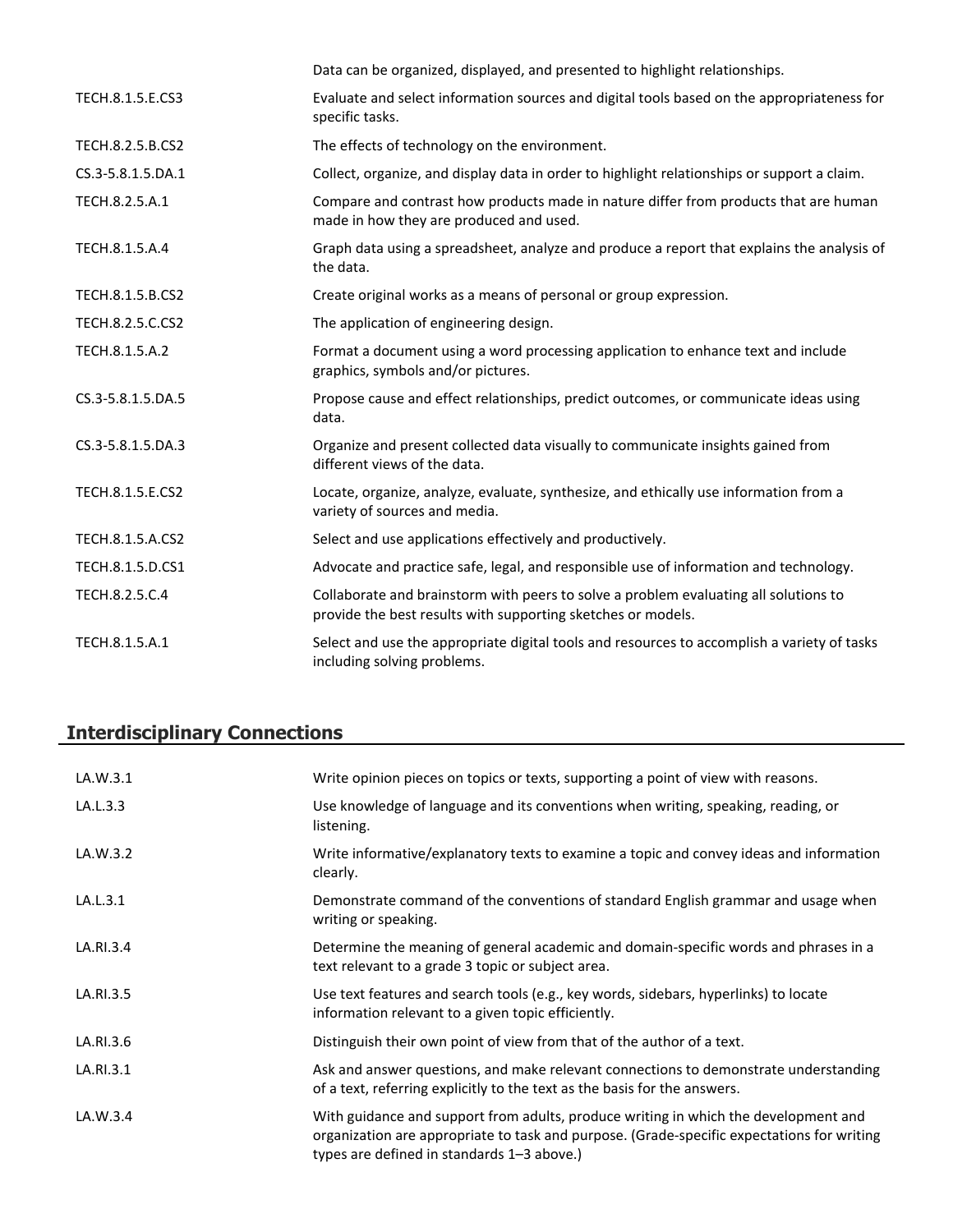| LA.RI.3.7  | Use information gained from text features (e.g., illustrations, maps, photographs) and the<br>words in a text to demonstrate understanding of the text (e.g., where, when, why, and<br>how key events occur).            |
|------------|--------------------------------------------------------------------------------------------------------------------------------------------------------------------------------------------------------------------------|
| LA.RI.3.2  | Determine the main idea of a text; recount the key details and explain how they support<br>the main idea.                                                                                                                |
| LA.RI.3.3  | Describe the relationship between a series of historical events, scientific ideas or concepts,<br>or steps in technical procedures in a text, using language that pertains to time, sequence,<br>and cause/effect.       |
| LA.RI.3.8  | Describe the logical connection between particular sentences and paragraphs in a text<br>(e.g., comparison, cause/effect, first/second/third in a sequence) to support specific points<br>the author makes in a text.    |
| LA.RI.3.9  | Compare, contrast and reflect on (e.g., practical knowledge, historical/cultural context,<br>and background knowledge) the most important points and key details presented in two<br>texts on the same topic.            |
| LA.L.3.2   | Demonstrate command of the conventions of standard English capitalization, punctuation,<br>and spelling when writing.                                                                                                    |
| LA.RI.3.10 | By the end of the year, read and comprehend literary nonfiction at grade level text-<br>complexity or above, with scaffolding as needed.                                                                                 |
| LA.W.3.7   | Conduct short research projects that build knowledge about a topic.                                                                                                                                                      |
| LA.W.3.8   | Recall information from experiences or gather information from print and digital sources;<br>take brief notes on sources and sort evidence into provided categories.                                                     |
| LA.RF.3.3  | Know and apply grade-level phonics and word analysis skills in decoding and encoding<br>words.                                                                                                                           |
| LA.RF.3.4  | Read with sufficient accuracy and fluency to support comprehension.                                                                                                                                                      |
| LA.SL.3.1  | Engage effectively in a range of collaborative discussions (one-on-one, in groups, and<br>teacher led) with diverse partners on grade 3 topics and texts, building on others' ideas<br>and expressing their own clearly. |

# **Differentiation**

- Understand that gifted students, just like all students, come to school to learn and be challenged.
- Pre-assess your students. Find out their areas of strength as well as those areas you may need to address before students move on.
- Consider grouping gifted students together for at least part of the school day.
- Plan for differentiation. Consider pre-assessments, extension activities, and compacting the curriculum.
- Use phrases like "You've shown you don't need more practice" or "You need more practice" instead of words like "qualify" or "eligible" when referring to extension work.
- Encourage high-ability students to take on challenges. Because they're often used to getting good grades, gifted students may be risk averse.

#### **Definitions of Differentiation Components**:

- o Content the specific information that is to be taught in the lesson/unit/course of instruction.
- o Process how the student will acquire the content information.
- o Product how the student will demonstrate understanding of the content.
- o Learning Environment the environment where learning is taking place including physical location and/or student grouping

#### **Differentiation occurring in this unit:**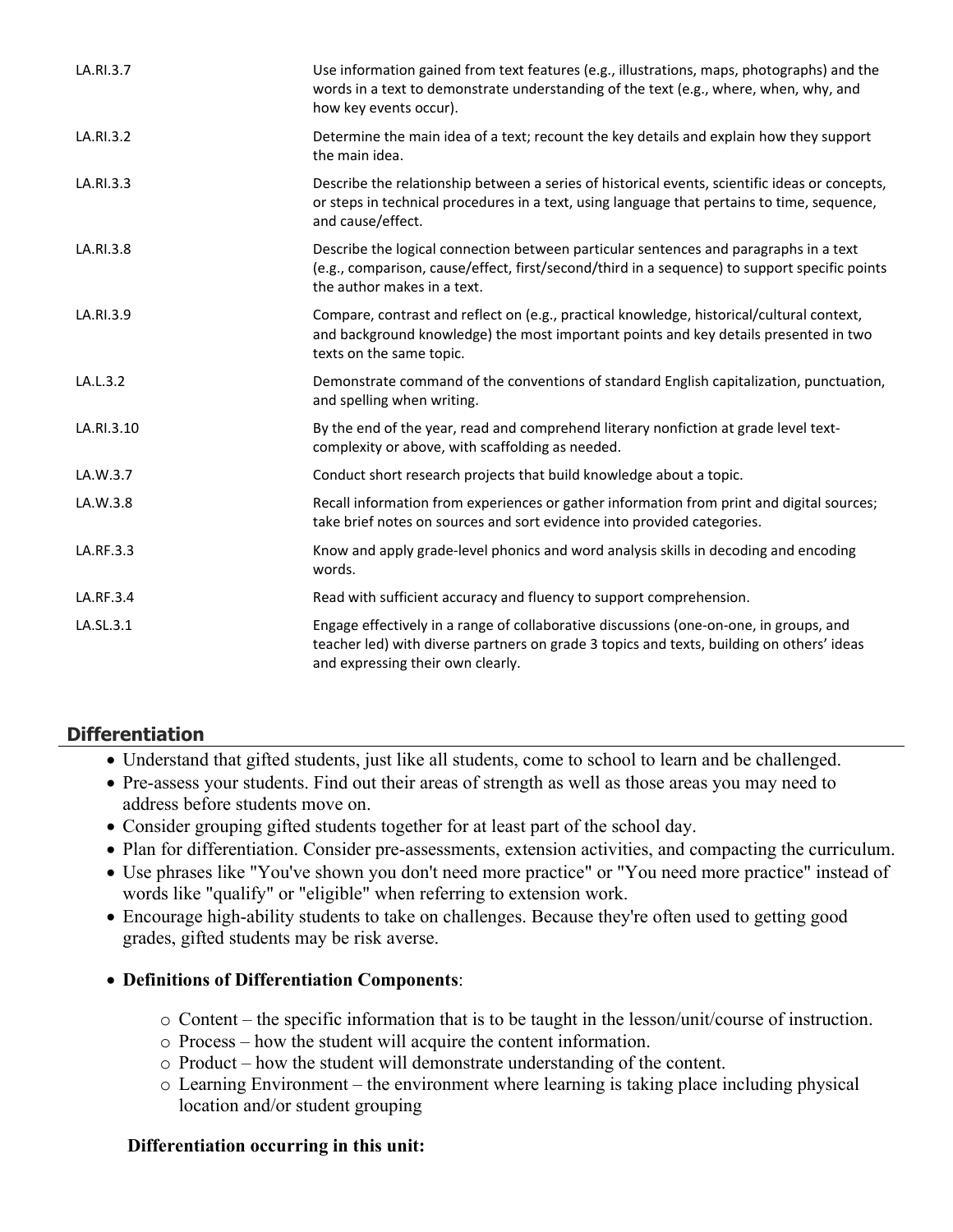Utilize differentiation suggestions in the TCI Science Alive! program for enrichment and support.

#### **Modifications & Accommodations**

Refer to QSAC EXCEL SMALL SPED ACCOMMOCATIONS spreadsheet in this discipline.

**Modifications and Accommodations used in this unit:**

Utilize 504 and IEP accommodations where required.

#### **Benchmark Assessments**

**Benchmark Assessments** are given periodically (e.g., at the end of every quarter or as frequently as once per month) throughout a school year to establish baseline achievement data and measure progress toward a standard or set of academic standards and goals.

#### **Schoolwide Benchmark assessments:**

Aimsweb benchmarks 3X a year

Linkit Benchmarks 3X a year

DRA

#### **Additional Benchmarks used in this unit:**

Nonfiction DRA

Nonfiction Aimsweb

#### **Formative Assessments**

Assessment allows both instructor and student to monitor progress towards achieving learning objectives, and can be approached in a variety of ways. **Formative assessment** refers to tools that identify misconceptions, struggles, and learning gaps along the way and assess how to close those gaps. It includes effective tools for helping to shape learning, and can even bolster students' abilities to take ownership of their learning when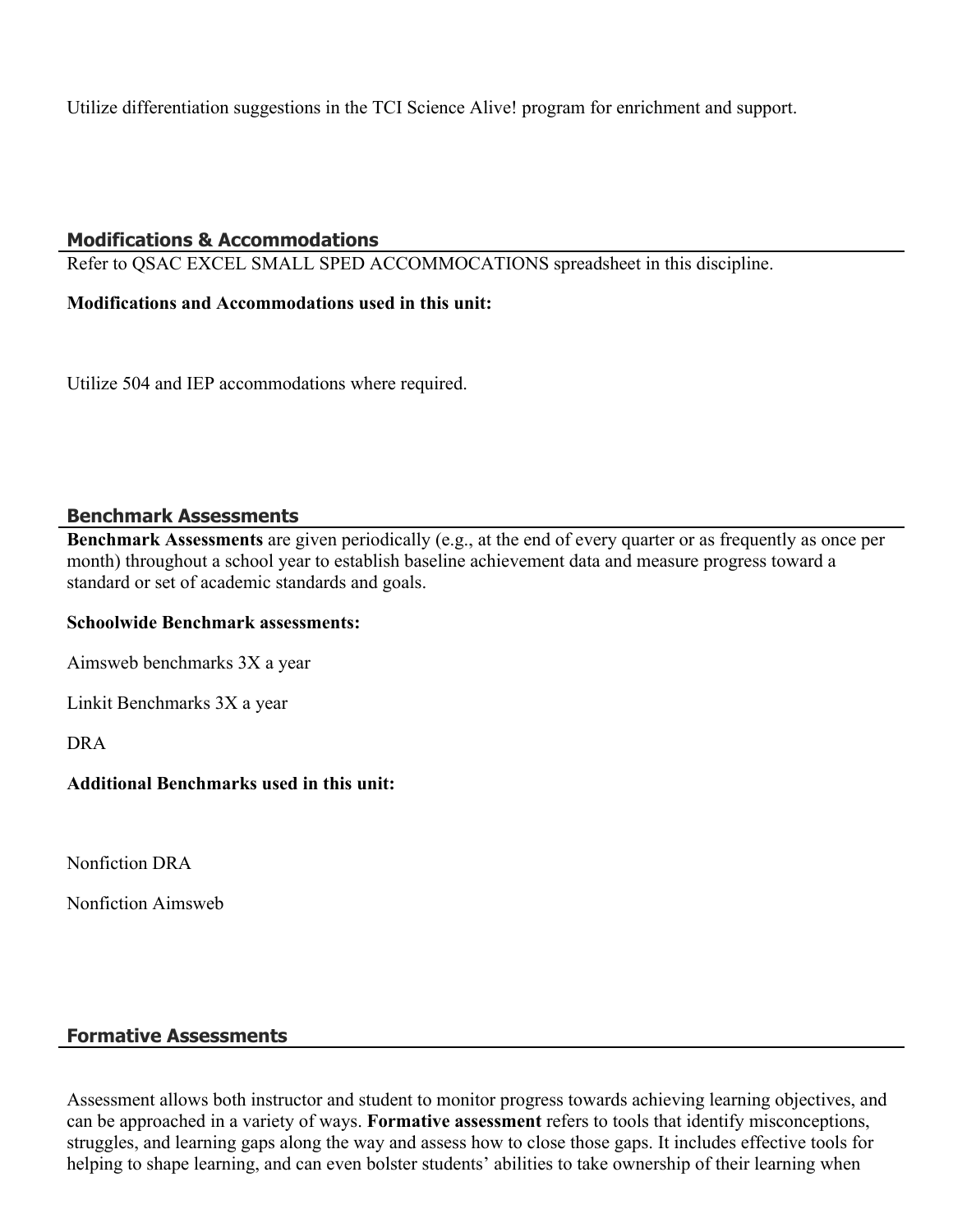they understand that the goal is to improve learning, not apply final marks (Trumbull and Lash, 2013). It can include students assessing themselves, peers, or even the instructor, through writing, quizzes, conversation, and more. In short, formative assessment occurs throughout a class or course, and seeks to improve student achievement of learning objectives through approaches that can support specific student needs (Theal and Franklin, 2010, p. 151).

#### **Formative Assessments used in this unit:**

- TCI worksheets, quizzes
- Questioning and Discussion
- Teacher observation
- Labs and Hands on activities
- Whiteboard Response
- Think-Pair Share
- Workbook pages
- Writing/Performance rubrics included in lesson

# **Summative Assessments**

**Summative assessments** evaluate student learning, knowledge, proficiency, or success at the conclusion of an instructional period, like a unit, course, or program. Summative assessments are almost always formally graded and often heavily weighted (though they do not need to be). Summative assessment can be used to great effect in conjunction and alignment with formative assessment, and instructors can consider a variety of ways to combine these approaches.

#### **Summative assessments for this unit:**

Unit assessments in the TCI program

Performance Task

# **Instructional Materials**

Materials for labs indicated in TCI program